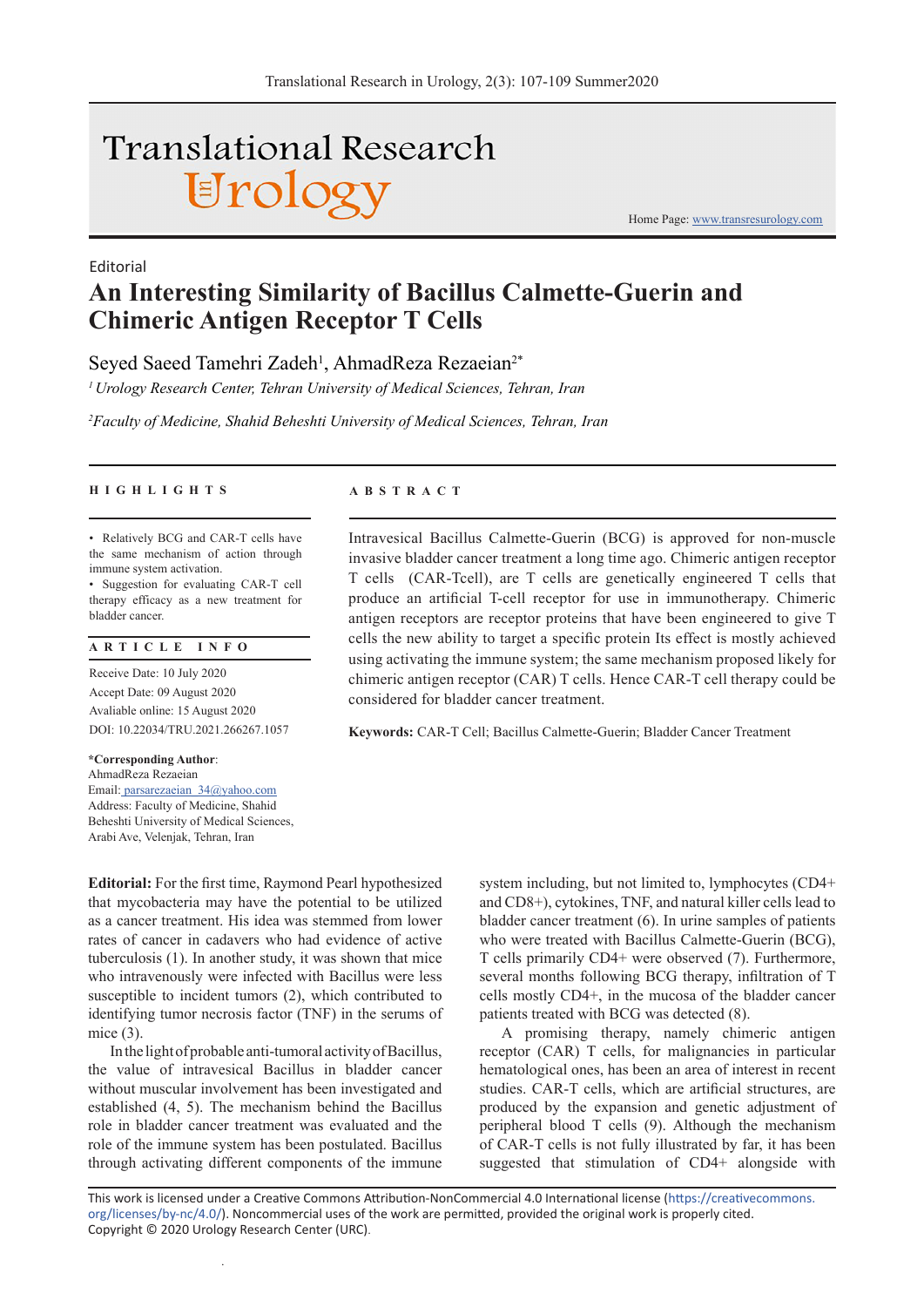CD8+, which leads to cytokines secretion, maintains a mandatory role in the activation of CAR-T cells. In this regard, both CD4+ and CD8+ are equally valuable. Activation of both of them, which is a common phenomenon, leads to cytokines production mainly including TNF  $\alpha$ , interleukin5, interleukin13, and interferon  $γ$  (10).

We proposed that the mechanism of BCG therapy and CAR-T cells are somehow similar. Since the main mechanism of BCG is based on immune system activation and likely, CAR-T cells result in immune system activation, it can be said that they share the same mechanism. The importance of this point is that if in the next future it will be confirmed that CAR-T cell therapy has the same or higher efficacy and is accompanied by lower rates of complications compared to BCG therapy, they can be used as a suitable substitution for bladder cancer treatment. Therefore, we suggest investigators designed a study to assess the efficacy of CAR-T cells in bladder cancer treatments in animal models.

### **Conclusions**

In the next future it will be proven that CAR-T cell therapy has the same or higher efficacy and is accompanied by lower rates of complications compared to BCG therapy and will take the place of BCG for bladder cancer treatment

#### **Authors' contributions**

Two authors contributed equally. All authors reviewed and approved the final version of the manuscript.

#### **Acknowledgments**

Special thanks to the Urology Research Center (URC), Tehran University of Medical Sciences (TUMS).

#### **Conflict of interest**

All authors declare they have no conflicts of interest.

#### **Funding**

No funding.

### **Ethical Statements** Not applicable.

#### **Data availability** Not applicable.

#### **Abbreviations**

BCG Bacillus Calmette-Guerin CAR-T cell Chimeric antigen receptor T cells TNF Tumor necrosis factor

#### **References**

- 1. Pearl R. On the Pathological Relations Between Cancer and Tuberculosis. Proceedings of the Society for Experimental Biology and Medicine. 1928;26(1):73-5.
- 2. Old LJ, Clarke DA, Benacerraf B. Effect of Bacillus Calmette-Guerin infection on transplanted tumours in the mouse. Nature. 1959;184(4682):291-2.
- 3. Carswell E, Old LJ, Kassel R, Green S, Fiore N,Williamson B. An endotoxin-induced serum factor that causes necrosis of tumors. Proceedings National Academy of Sciences. 1975;72(9):3666-70.
- 4. Babjuk M, Oosterlinck W, Sylvester R, Kaasinen E, Böhle A, Palou-Redorta J, et al. EAU guidelines on non– muscle-invasive urothelial carcinoma of the bladder, the 2011 update. European urology. 2011;59(6):997-1008.
- 5. Hall MC, Chang SS, Dalbagni G, Pruthi RS, Segne JD, Skinner EC, et al. Guideline for the management of nonmuscle invasive bladder cancer (stages Ta, T1, and Tis): 2007 update. The Journal of urology. 2007;178(6):2314-30.
- 6. Redelman-Sidi G, Glickman MS, Bochner BHThe mechanism of action of BCG therapy for bladder cancer—a current perspective. Nature Reviews Urology. 2014;11(3):153.
- 7. De Boer E, De Jong W, Van der Meijden A, Steereberg P, Witjes J, Vegt P, et al. Presence of activated lymphocytes in the urine of patients with superficial bladder cancer after intravesical immunotherapy with bacillus Calmette-Guérin. Cancer Immunology, Immunotherapy. 1991;33(6):411-6.
- 8. Böhle A, Gerdes J, Ulmer A, Hofstetter A, Flad H-D. Effects of local bacillus Calmette-Guerin therapy in patients with bladder carcinoma on immunocompetent cells of the bladder wall. The Journal of urology. 1990;144(1):53-8.
- 9. Yeku OO, Brentjens RJ. Armored CAR T-cells: utilizing cytokines and pro-inflammatory ligands to enhance CAR T-cell anti-tumour efficacy. Biochemical Society Transactions. 2016;44(2):412-8.
- 10. Xhangolli I, Dura B, Lee G, Kim D, Xiao Y, Fan R. Single-cell analysis of CAR-T cell activation reveals a mixed TH1/TH2 response independent of differentiation. Genomics, proteomics & bioinformatics. 2019;17(2):129-39.